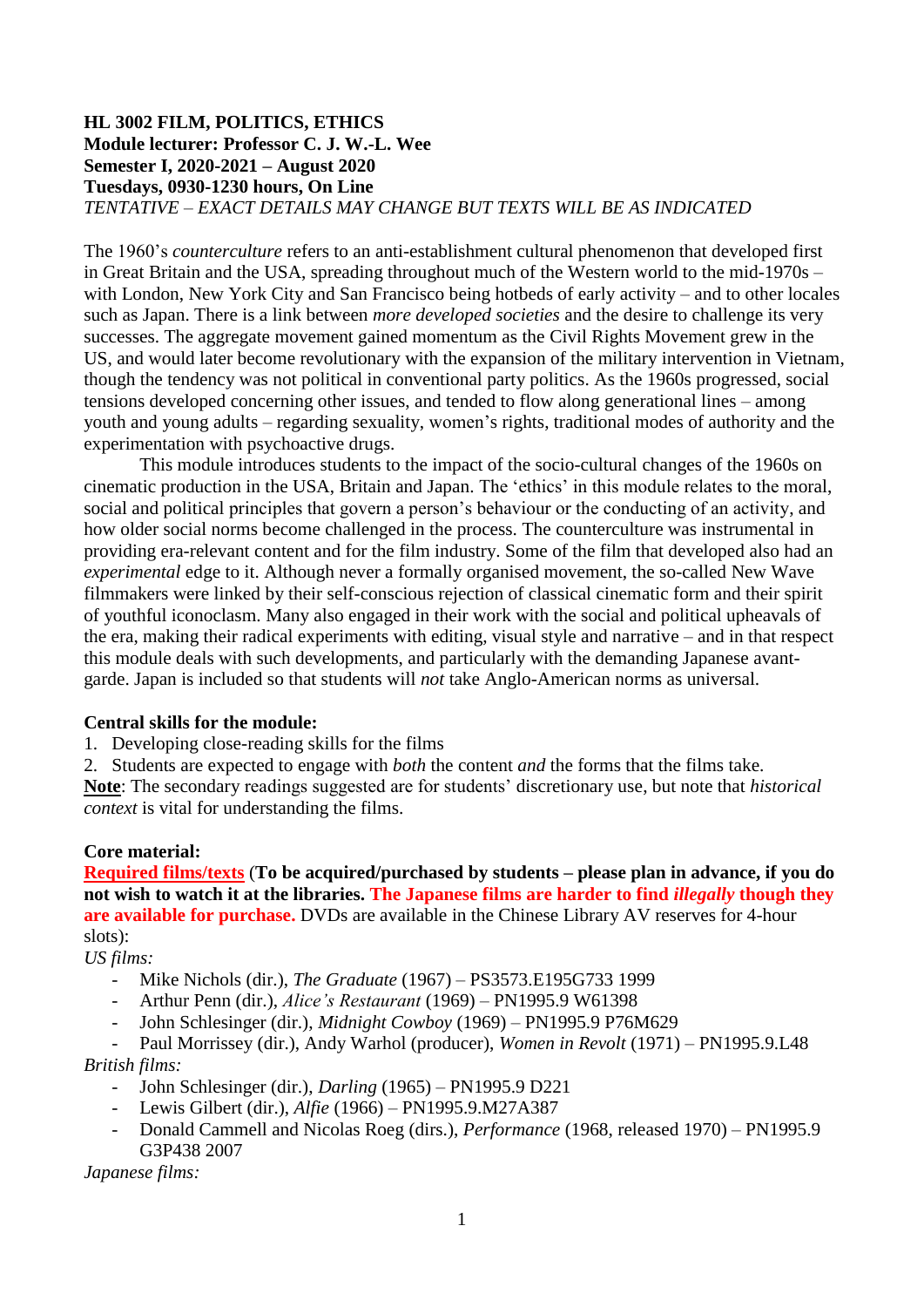- ŌSHIMA Nagisa (dir.), *Diary of a Shinjuku Thief* (*Shijuku Dorobō Nikki*,1968) HV6665.J3S556
- MATSUMOTO Toshio (dir.), *Funeral Parade of Roses* (*Bara no Sōretsu*, 1969) PN1995.9 T69F981

# **Readings:**

*Core Readings*

- Russell Duncan, 'The Summer of Love and Protest: Transatlantic Counterculture in the 1960s', in *The Transatlantic Sixties: Europe and the United States in the Counterculture Decade*, ed. Grzegorz Kość, Clara Juncker, Sharon Monteith and Britta Waldschmidt-Nelson (Bielefeld: Transcript, 2013) – E846.T772
- Selection from John Clarke, Stuart hall, Tony Jefferson and Brian Roberts, 'Subcultures, Cultures and Class', in *Resistance Through Rituals: Youth Subcultures in Post-War Britain*, 2nd edn (Abingdon: Routledge, 2006), pp.3-4, 45-59 (Intro. & sections on 'Rise of the Counter-Cultures' and 'The Social Reaction to Youth'; but can focus on pp.45-56 in particular) – HQ799.G7R433

# *Introduction to British film*:

- Online: [http://www.bfi.org.uk/sites/bfi.org.uk/files/downloads/bfi-16%2B-source-guides-1960s](http://www.bfi.org.uk/sites/bfi.org.uk/files/downloads/bfi-16%2B-source-guides-1960s-british-cinema-2000.pdf)[british-cinema-2000.pdf](http://www.bfi.org.uk/sites/bfi.org.uk/files/downloads/bfi-16%2B-source-guides-1960s-british-cinema-2000.pdf)
- Online:<http://www.bfi.org.uk/news-opinion/news-bfi/lists/10-great-films-set-swinging-60s>
- Robert Murphy, *Sixties British Cinema* (London: BFI [British Film Institute], 1992) PN1993.5.G7M978

## *Introduction to US film*:

 Barry Keith Grant (ed.), *American Cinema of the 1960s: Themes and Variations* (New Brunswick, NJ: Rutgers University Press, 2008); relevant parts.

# *Introduction to the Japanese avant garde*:

- OGURA Eiji, 'Japan's 1968: A Collective Reaction to Rapid Economic Growth in an Age of Turmoil', trans. Kyoko Selden, *The Asia Pacific Journal: Japan Focus* 13, issue 12, no. 1 (2015), <https://apjjf.org/2015/13/11/Oguma-Eiji/4300.html> **\*\***
- Taro Nettleton, 'Shinjuku as Site: *Funeral Parade of Roses* and *Diary of a Shinjuku Thief*', *Screen* 55, no. 1 (March 2014): pp.5–28. Obtain from e-journals section of NTU library. **\*\***
- UCHINO Tadashi, 'Misperforming and the Everyday: *Shijuku Dorobō Nikki* (*Shinjuku Thief's Diary*)', conference paper, 2009. **\*\***
- Yuriko FURHATA, *Cinema of Actuality: Japanese Avant-Garde Filmmaking in the Season of Image Politics* (Durham, NC: Duke University Press, 2013); relevant parts.
- Stephen Barber, 'Tokyo 1969: Revolutionary Image Thieves in a Disintegrating City', *Senses of Cinema* no. 69 (December 2013) (Essay on both Ōshima and Matsumoto): [http://sensesofcinema.com/2013/feature-articles/tokyo-1969-revolutionary-image-thieves-in-a](http://sensesofcinema.com/2013/feature-articles/tokyo-1969-revolutionary-image-thieves-in-a-disintegrating-city/)[disintegrating-city/](http://sensesofcinema.com/2013/feature-articles/tokyo-1969-revolutionary-image-thieves-in-a-disintegrating-city/)

## **KEY: \*\* Required reading for the relevant class.**

**Note**: Search online for reviews of the films; there will be many.

## **Weekly Schedule:**

|           | <b>Topic</b> |
|-----------|--------------|
| Week 1    | Introduction |
| 12 August |              |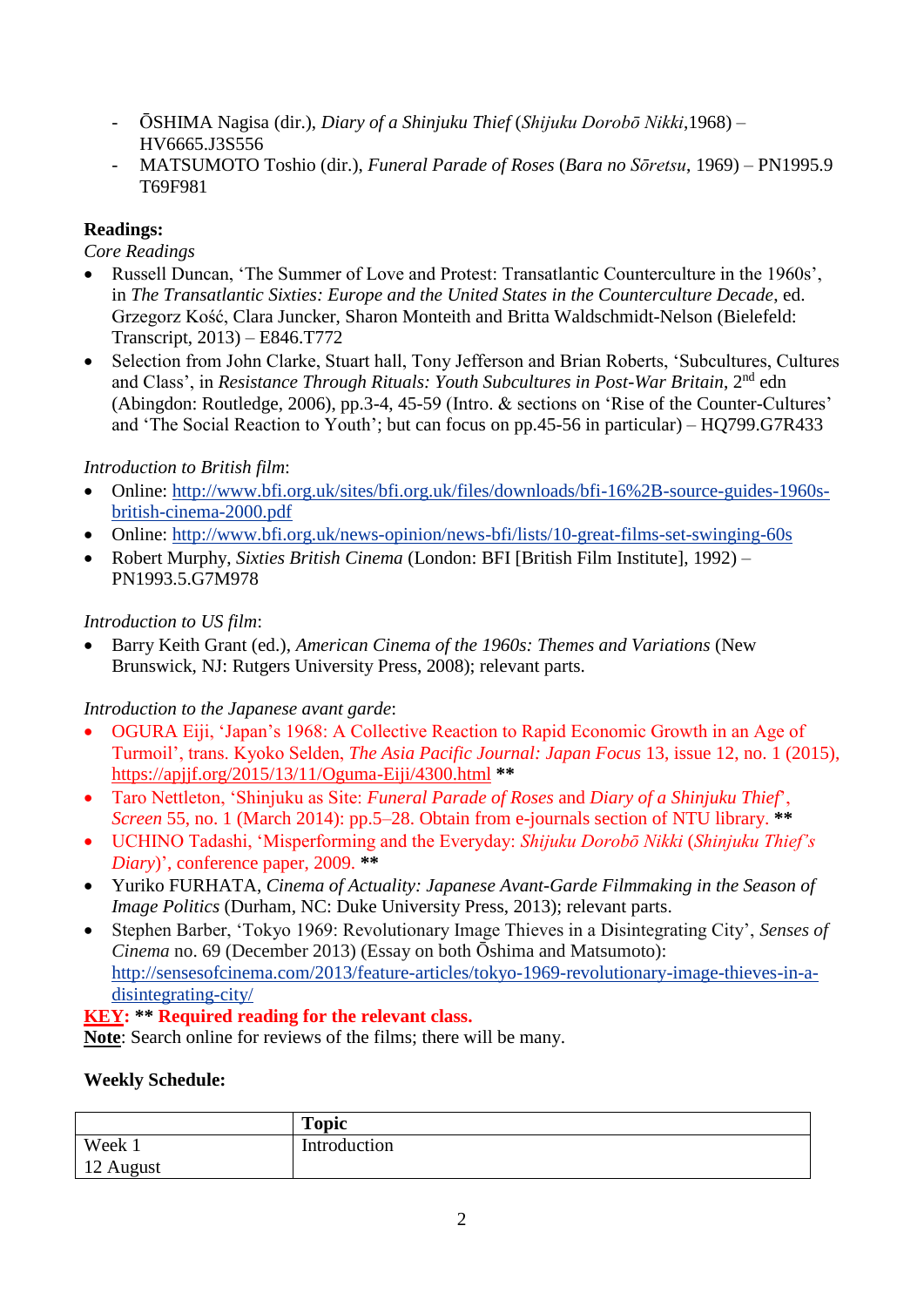|                     | The 1960s, the counterculture, film                                                                                                                                                                       |
|---------------------|-----------------------------------------------------------------------------------------------------------------------------------------------------------------------------------------------------------|
| Week 2<br>19 August | Material for discussion: Duncan, 'The Summer of Love', and<br>Clarke et al., 'Subcultures, Culture and Class'.                                                                                            |
|                     | The social context of and the issues in the 1960s.                                                                                                                                                        |
| Week 3              | Penn (dir.), Alice's Restaurant (1969)                                                                                                                                                                    |
| 26 August           | Mainstream America and the counter-culture                                                                                                                                                                |
| Week 4<br>2 Sept    | Nichols (dir.), The Graduate (1967)                                                                                                                                                                       |
|                     | Love and bourgeois/establishment values                                                                                                                                                                   |
| Week 5<br>9 Sept    | Schlesinger (dir.), Midnight Cowboy (1969)                                                                                                                                                                |
|                     | Love and human relationships in the metropolitan centre                                                                                                                                                   |
| Week 6              | Morrissey (dir.); Warhol (producer), Women in Revolt (1971)                                                                                                                                               |
| 16 Sept             | Feminism and gender                                                                                                                                                                                       |
| Week 7<br>23 Sept   | Schlesinger (dir.), Darling (1965)                                                                                                                                                                        |
|                     | Swinging London and the opportunities for a young woman                                                                                                                                                   |
| 30 Sept             | <b>RECESS WEEK</b>                                                                                                                                                                                        |
| Week 8<br>7 Oct     | Gilbert (dir.), Alfie (1966)                                                                                                                                                                              |
|                     | Swinging London and the dark side of male promiscuity                                                                                                                                                     |
| Week 9<br>14 Oct    | Cammell and Roeg (dirs.), Performance (1968, released 1970)                                                                                                                                               |
|                     | Pop culture and crime                                                                                                                                                                                     |
| Week 10<br>21 Oct   | Required reading: 1) essential background to politics in the films,<br>Ogura, 'Japan's 1968'; 2) Uchino, 'Performing' (for Diary);<br>Nettleton, 'Shinjuku as Site' (for <i>Diary</i> and Funeral Parade) |
|                     | Ōshima (dir.), Diary of a Shinjuku Thief (Shijuku Dorobō<br>Nikki, 1968)                                                                                                                                  |
|                     | Sexual freedom and revolution                                                                                                                                                                             |
| Week 11<br>28 Oct   | Ōshima, cont'd.                                                                                                                                                                                           |
|                     | Matsumoto (dir.), Funeral Parade of Roses (Bara no Soretsu,<br>1969)                                                                                                                                      |
|                     | Gender and patriarchy                                                                                                                                                                                     |